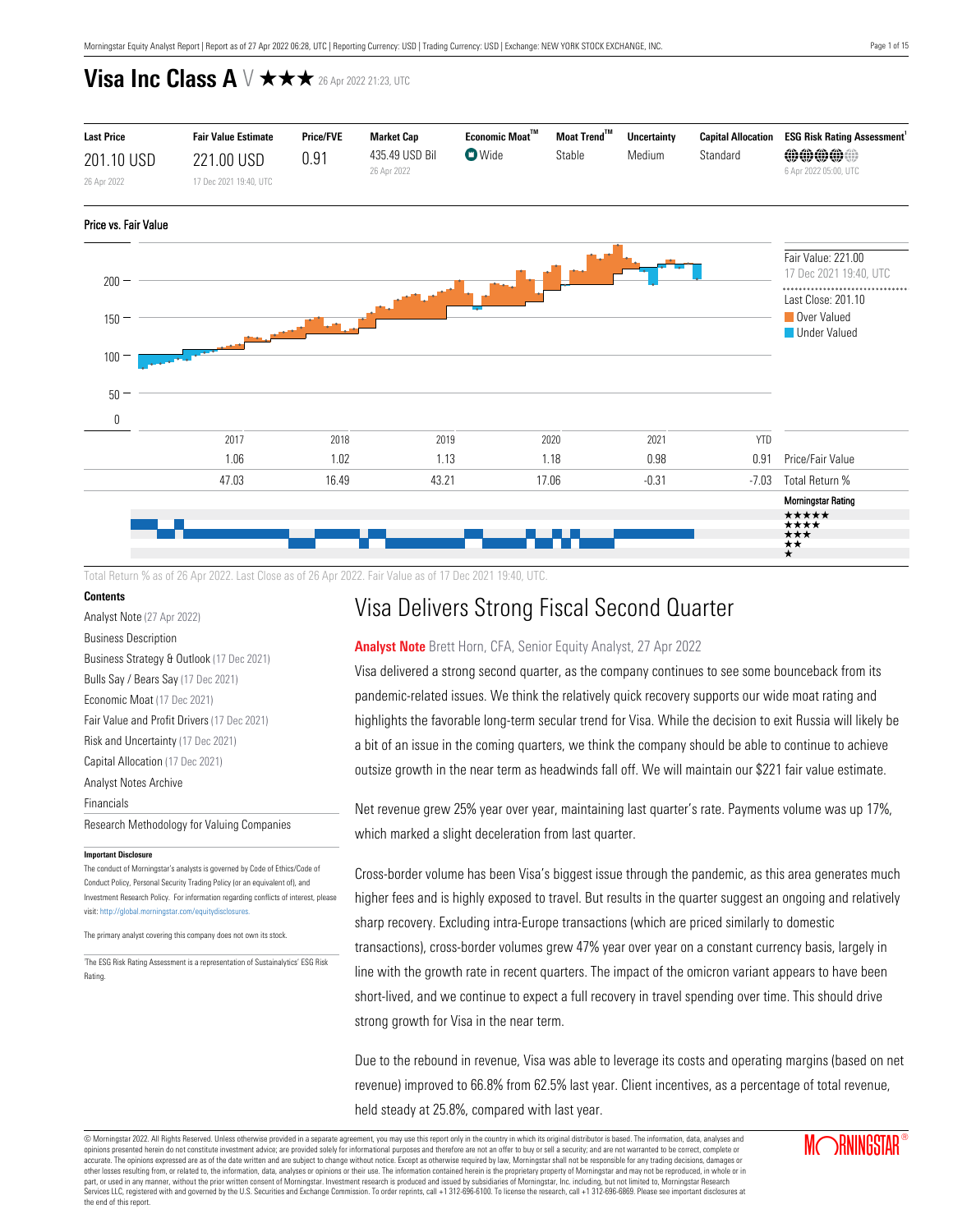| <b>Last Price</b> | <b>Fair Value Estimate</b> | <b>Price/FVE</b> | <b>Market Cap</b> | Economic Moat™ | Moat Trend™ | <b>Uncertainty</b> |          | <b>Capital Allocation ESG Risk Rating Assessment</b> |
|-------------------|----------------------------|------------------|-------------------|----------------|-------------|--------------------|----------|------------------------------------------------------|
| 201.10 USD        | 221.00 USD                 | 0.91             | 435.49 USD Bil    | $\nabla$ Wide  | Stable      | Medium             | Standard | @@@@@@                                               |
| 26 Apr 2022       | 17 Dec 2021 19:40, UTC     |                  | 26 Apr 2022       |                |             |                    |          | 6 Apr 2022 05:00, UTC                                |

### **Sector Industry F**inancial Services Credit Services

<span id="page-1-0"></span>**Business Description**

Visa is the largest payment processor in the world. In fiscal 2021, it processed over \$10 trillion in purchase transactions. Visa operates in over 200 countries and processes transactions in over 160 currencies. Its systems are capable of processing over 65,000 transactions per second.

### <span id="page-1-1"></span>**Business Strategy & Outlook** Brett Horn, CFA, Senior Equity Analyst, 17 Dec 2021

Visa is a somewhat unique company in that it is a longtime, established market leader that still enjoys strong growth prospects. Despite the ongoing evolution in the payments industry, we think a wide moat surrounds the business and that Visa's position in the global electronic payment infrastructure is essentially unassailable.

The shift toward electronic payments has driven Visa's growth historically, and we expect that to continue for the foreseeable future. Digital payments, on a global basis, surpassed cash payments just a few years ago, suggesting this trend still has a lot of room to run. We think emerging markets could offer a further spurt of growth even if growth in developed markets slows. Visa's position as the leading network makes it something of a tollbooth business, and the company is relatively agnostic to the smaller shifts within electronic payments, since it earns fees regardless of whether payment is credit, debit, or mobile.

Visa is not without its issues in the near term, and its smaller peer, Mastercard, has been performing better over the past few years. Cross-border transactions, which are particularly lucrative for the networks, have seen dramatic declines due to the coronavirus outbreak and a reduction in global travel. We expect this headwind to endure for some time, but history suggests travel ultimately makes a full recovery following disruptive events and we expect that to be the case again, although the process could take a few years.

Visa obviously has sensitivity to the volume of consumer transactions, and the U.S. remains its largest market. A downturn in the economy would slow growth, and the fallout from the coronavirus has had a material impact, with both card networks seeing major declines in transaction volumes, although that pressure has eased. However, we don't see any long-term industry trends that will impede Visa's ability to maintain its growth in the coming years, and the scalability of the business should still allow the company to modestly expand its already ample margins over time.

### <span id="page-1-2"></span>**Bulls Say** Brett Horn, CFA, Senior Equity Analyst, 17 Dec 2021

- $\triangleright$  Visa has commanding market share in a scalable industry.
- $\blacktriangleright$  There is still plenty of runway for growth in electronic payments, which surpassed cash payments on a global basis only a few years ago.
- $\blacktriangleright$  The scalable nature of the business should allow Visa to improve its already impressive margins.

**Bears Say** Brett Horn, CFA, Senior Equity Analyst, 17 Dec 2021

- $\triangleright$  Visa's leading market share creates more opportunities for loss than gain.
- $\blacktriangleright$  The oligopolistic nature of the industry makes Visa and Mastercard targets for regulators, and the companies have paid some large fines.

© Morningstar 2022. All Rights Reserved. Unless otherwise provided in a separate agreement, you may use this report only in the country in which its original distributor is based. The information, data, analyses and opinions presented herein do not constitute investment advice; are provided solely for informational purposes and therefore are not an offer to buy or sell a security; and are not warranted to be correct, complete or accurate. The opinions expressed are as of the date written and are subject to change without notice. Except as otherwise required by law, Morningstar shall not be responsible for any trading decisions, damages or<br>other lo part, or used in any manner, without the prior written consent of Morningstar. Investment research is produced and issued by subsidiaries of Morningstar, Inc. including, but not limited to, Morningstar Research<br>Services LL the end of this report.

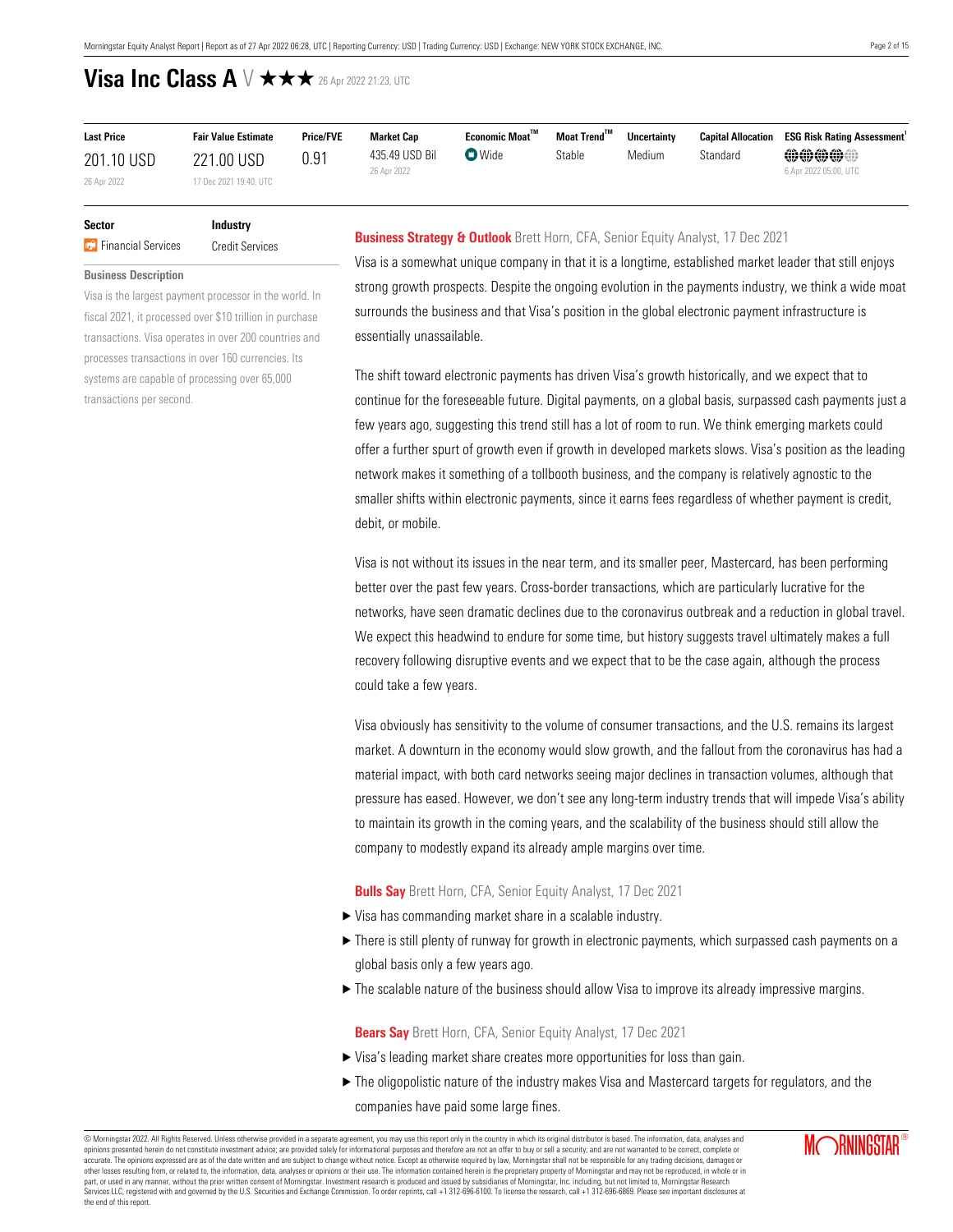| <b>Last Price</b>  | <b>Fair Value Estimate</b>                                             | <b>Price/FVE</b>    | <b>Market Cap</b>                                          | Economic Moat™                    | Moat Trend™                   | <b>Uncertainty</b>                                                                | <b>Capital Allocation</b> | <b>ESG Risk Rating Assessment</b>                                               |  |  |
|--------------------|------------------------------------------------------------------------|---------------------|------------------------------------------------------------|-----------------------------------|-------------------------------|-----------------------------------------------------------------------------------|---------------------------|---------------------------------------------------------------------------------|--|--|
| 201.10 USD         | 221.00 USD                                                             | 0.91                | 435.49 USD Bil                                             | <b>O</b> Wide                     | Stable                        | Medium                                                                            | Standard                  | <b>@@@@@</b>                                                                    |  |  |
| 26 Apr 2022        | 17 Dec 2021 19:40, UTC                                                 |                     | 26 Apr 2022                                                |                                   |                               |                                                                                   |                           | 6 Apr 2022 05:00, UTC                                                           |  |  |
| <b>Competitors</b> |                                                                        |                     |                                                            |                                   |                               |                                                                                   |                           |                                                                                 |  |  |
|                    | Visa Inc Class A V                                                     |                     | American Express Co AXP                                    |                                   | Mastercard Inc Class A MA     |                                                                                   |                           | <b>Discover Financial Services DFS</b>                                          |  |  |
|                    | <b>Fair Value</b><br>221.00<br>$\cdots$<br><b>Last Close</b><br>201.10 | Uncertainty: Medium | <b>Last Close</b><br>178.65<br><b>Fair Value</b><br>173.00 | Uncertainty: Medium               |                               | <b>Fair Value</b><br>369.00<br>Uncertainty: Medium<br><b>Last Close</b><br>344.11 | $\cdots$                  | <b>Fair Value</b><br>138.00<br>Uncertainty: High<br><b>Last Close</b><br>109.39 |  |  |
| Fconomic Moat      | $\blacksquare$ Wide                                                    |                     | <b>D</b> Wide                                              |                                   | $\bullet$ Wide                |                                                                                   | Narrow                    |                                                                                 |  |  |
| Moat Trend         | Stable                                                                 |                     | Stable                                                     |                                   | Stable                        |                                                                                   | Stable                    |                                                                                 |  |  |
| Currency           | <b>USD</b>                                                             |                     | <b>USD</b>                                                 |                                   | <b>USD</b>                    |                                                                                   |                           |                                                                                 |  |  |
| Fair Value         | 221.00 17 Dec 2021 19:40, UTC                                          |                     | 173.00 1 Feb 2022 20:37, UTC                               |                                   | 369.00 14 Feb 2022 23:23, UTC |                                                                                   |                           | 138.00 17 Mar 2022 18:25, UTC                                                   |  |  |
| 1-Star Price       | 298.35                                                                 |                     | 233.55                                                     |                                   | 498.15                        |                                                                                   | 213.90                    |                                                                                 |  |  |
| 5-Star Price       | 154.70                                                                 |                     | 121.10                                                     |                                   | 258.30                        |                                                                                   | 82.80                     |                                                                                 |  |  |
| Assessment         | Fairly Valued 26 Apr 2022                                              |                     | Fairly Valued 26 Apr 2022                                  |                                   | Fairly Valued 26 Apr 2022     |                                                                                   |                           | Under Valued 26 Apr 2022                                                        |  |  |
| Morningstar Rating | ★★★26 Apr 2022 21:23, UTC                                              |                     |                                                            | <b>★★★</b> 26 Apr 2022 21:23, UTC |                               | <b>★★★</b> 26 Apr 2022 21:23, UTC                                                 |                           | <b>★★★★</b> 26 Apr 2022 21:23, UTC                                              |  |  |
| Analyst            | Brett Horn, Senior Equity Analyst                                      |                     |                                                            | Michael Miller, Equity Analyst    |                               | Brett Horn, Senior Equity Analyst                                                 |                           | Michael Miller, Equity Analyst                                                  |  |  |
| Capital Allocation | Standard                                                               |                     | Standard                                                   |                                   | Standard                      |                                                                                   | Exemplary                 |                                                                                 |  |  |
| Price/Fair Value   | 0.91                                                                   |                     | 1.03                                                       |                                   | 0.93                          |                                                                                   | 0.79                      |                                                                                 |  |  |
| Price/Sales        | 17.19                                                                  |                     | 3.06                                                       |                                   | 18.08                         |                                                                                   | 2.72                      |                                                                                 |  |  |
| Price/Book         | 12.71                                                                  |                     | 6.01                                                       |                                   | 46.00                         |                                                                                   | 2.50                      |                                                                                 |  |  |
| Price/Earning      | 33.29                                                                  |                     | 17.85                                                      |                                   | 39.28                         |                                                                                   | 6.14                      |                                                                                 |  |  |
| Dividend Yield     | 0.69%                                                                  |                     |                                                            |                                   | 0.54%                         |                                                                                   |                           |                                                                                 |  |  |
| Market Cap         | 435.49 Bil                                                             |                     | 134.53 Bil                                                 |                                   |                               | 336.36 Bil                                                                        |                           | 30.85 Bil                                                                       |  |  |
| 52-Week Range      | $186.67 - 252.67$                                                      |                     | $148.85 - 199.55$                                          |                                   | $305.61 - 401.50$             |                                                                                   | $100.07 - 135.69$         |                                                                                 |  |  |
| Investment Style   | Large Growth                                                           |                     | Large Growth                                               |                                   | Large Growth                  |                                                                                   |                           | Mid Growth                                                                      |  |  |

► UnionPay provides an example of how governments could favor local networks, and this could shut Visa out of some emerging-market opportunities.

### <span id="page-2-0"></span>**Economic Moat** Brett Horn, CFA, Senior Equity Analyst, 17 Dec 2021

Payment networks such as Visa benefit, unsurprisingly, from a network effect. The more consumers that are plugged into a payment network, the more attractive that payment network becomes for merchants, which in turn makes the network more convenient for consumers, and so on. This explains why a handful of networks have come to dominate electronic payments, and at this point, Visa has reached essentially universal acceptance in most developed markets. While the network effect is the initial and primary driver of economic moats in this industry, the highly scalable nature of payment processing leads to sizable cost advantages for large payment networks, which in turn further cements their competitive positions. For the dominant payment networks with global footprints, such as Visa, the network effect and resulting cost advantage is strong enough to lead to a wide moat, in our view.

Visa traces its roots back to the issuance of the first Bank of America cards in the late 1950s. As credit

© Morningstar 2022. All Rights Reserved. Unless otherwise provided in a separate agreement, you may use this report only in the country in which its original distributor is based. The information, data, analyses and opinions presented herein do not constitute investment advice; are provided solely for informational purposes and therefore are not an offer to buy or sell a security; and are not warranted to be correct, complete or accurate. The opinions expressed are as of the date written and are subject to change without notice. Except as otherwise required by law, Morningstar shall not be responsible for any trading decisions, damages or<br>other lo part, or used in any manner, without the prior written consent of Morningstar. Investment research is produced and issued by subsidiaries of Morningstar, Inc. including, but not limited to, Morningstar Research<br>Services LL the end of this report.

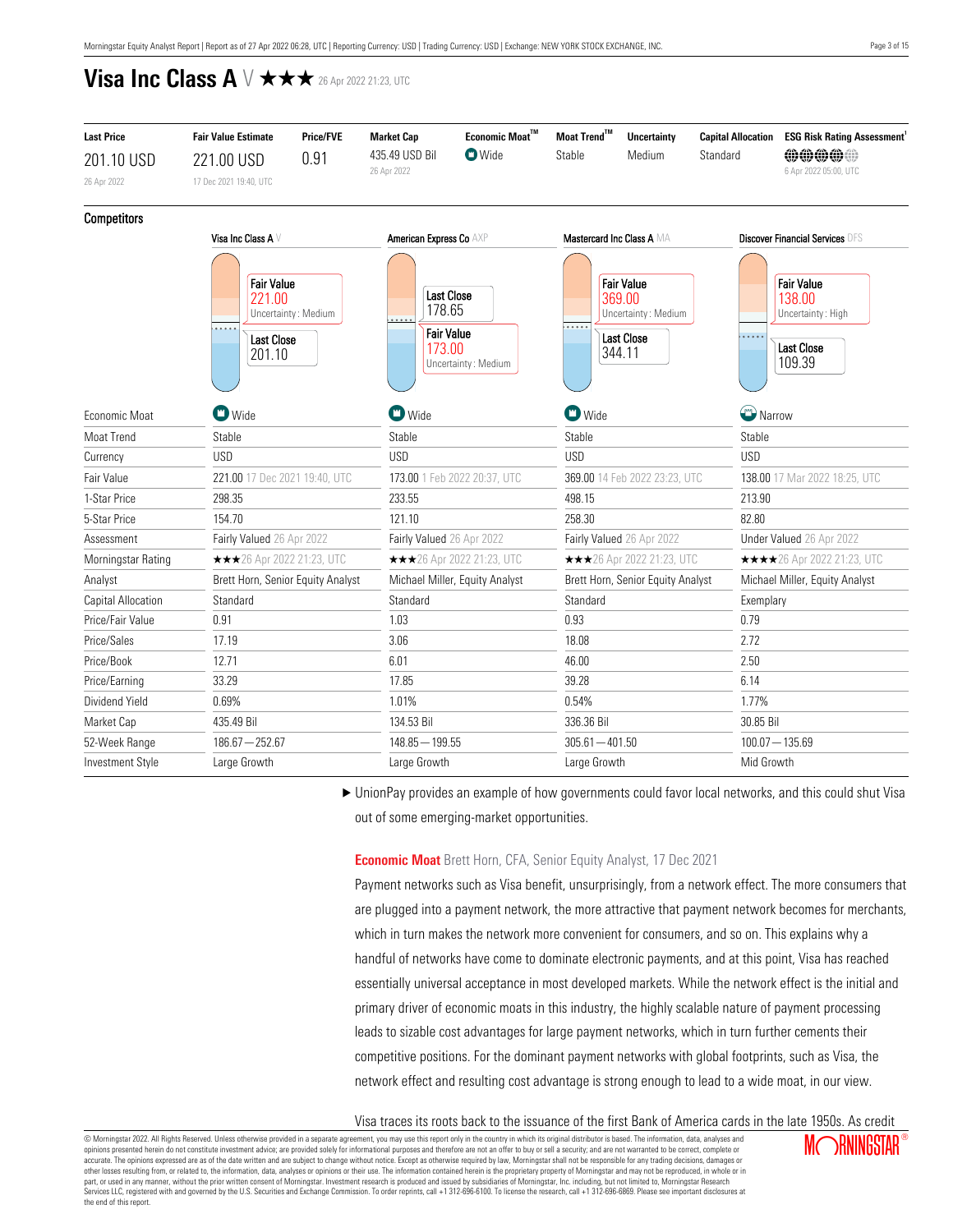| <b>Last Price</b> | <b>Fair Value Estimate</b> | <b>Price/FVE</b> | <b>Market Cap</b> | Economic Moat™ | Moat Trend™ | <b>Uncertainty</b> | <b>Capital Allocation</b> | <b>ESG Risk Rating Assessment</b> |
|-------------------|----------------------------|------------------|-------------------|----------------|-------------|--------------------|---------------------------|-----------------------------------|
| 201.10 USD        | 221.00 USD                 | 0.91             | 435.49 USD Bil    | $\nabla$ Wide  | Stable      | Medium             | Standard                  | <b>@@@@@</b>                      |
| 26 Apr 2022       | 17 Dec 2021 19:40, UTC     |                  | 26 Apr 2022       |                |             |                    |                           | 6 Apr 2022 05:00, UTC             |

cards grew, partnerships between credit card issuers became necessary, and Visa as a brand was formed in 1976. In the decades since, Visa has been one of the largest beneficiaries of the shift toward electronic payments. In fiscal 2021, the company processed over \$10 trillion in purchase transactions. Visa has almost 16,000 financial institution partners, 3.4 billion Visa cards in circulation, and over 50 million merchants accepting Visa. According to the Nilson Report, Visa holds over 50% market share (by purchase volume) in the U.S., Europe, Latin America, and the Middle East/Africa. Visa also processes roughly twice as many transactions as its closest competitor, Mastercard. Simply put, Visa's position in the world of electronic payments is unparalleled. We don't believe that building a new network with a comparable size and reach is realistic over any foreseeable time line, and view Visa's position within the current global electronic payment infrastructure as essentially unassailable.

Visa has translated its dominant competitive position into an enviable level of profitability. Operating margins (using net revenue) in fiscal 2021 were 66%, and margins have generally trended upward because of the scalability of the business. Further, given the relatively asset-light nature of the business, returns on invested capital are quite healthy, averaging 28% over the past five years and 45% if goodwill is excluded.

#### <span id="page-3-0"></span>**Fair Value and Profit Drivers** Brett Horn, CFA, Senior Equity Analyst, 17 Dec 2021

We are increasing our fair value estimate to \$221 from \$217 per share, due to time value since our last update and some modest changes in our assumprions. Our fair value estimate equates to 31.7 times adjusted projected fiscal 2022 earnings. While growth recently has been muted due to the economic impact of the coronavirus, particularly due to the impact on cross-border transactions, we expect recovery over time and think the ongoing shift toward electronic payments will allow Visa to maintain strong growth rates over the next five years and project gross and net revenue to grow at a 13% CAGR. We think that this growth will be increasingly driven by international markets, as emerging markets become a more meaningful engine for the business. While margins on a gross revenue basis have stalled in recent years and have been under pressure through the pandemic, we think the scalability of the business, a bounceback in more lucrative cross-border transactions and more muted client incentive growth will allow for margin improvement going forward, and project operating margins (based on gross revenue) to improve from 49% in fiscal 2021 to 52% by fiscal 2026. Given the company's history of fines and one-time charges, we include ongoing one-time costs roughly in line with historical averages in our projections, but these costs are excluded from the margin levels above. We use a 9% cost of equity.

### <span id="page-3-1"></span>**Risk and Uncertainty** Brett Horn, CFA, Senior Equity Analyst, 17 Dec 2021

Visa's revenue is tied to the amount and volume of consumer purchases, which creates macroeconomic sensitivity. Both Visa and Mastercard have paid substantial fines historically related to the oligopolistic nature of the industry, and legal and regulatory risk is intrinsic to the business model, given merchants'

desires to lower fees. While Visa's and Mastercard's positions in the current electronic payment

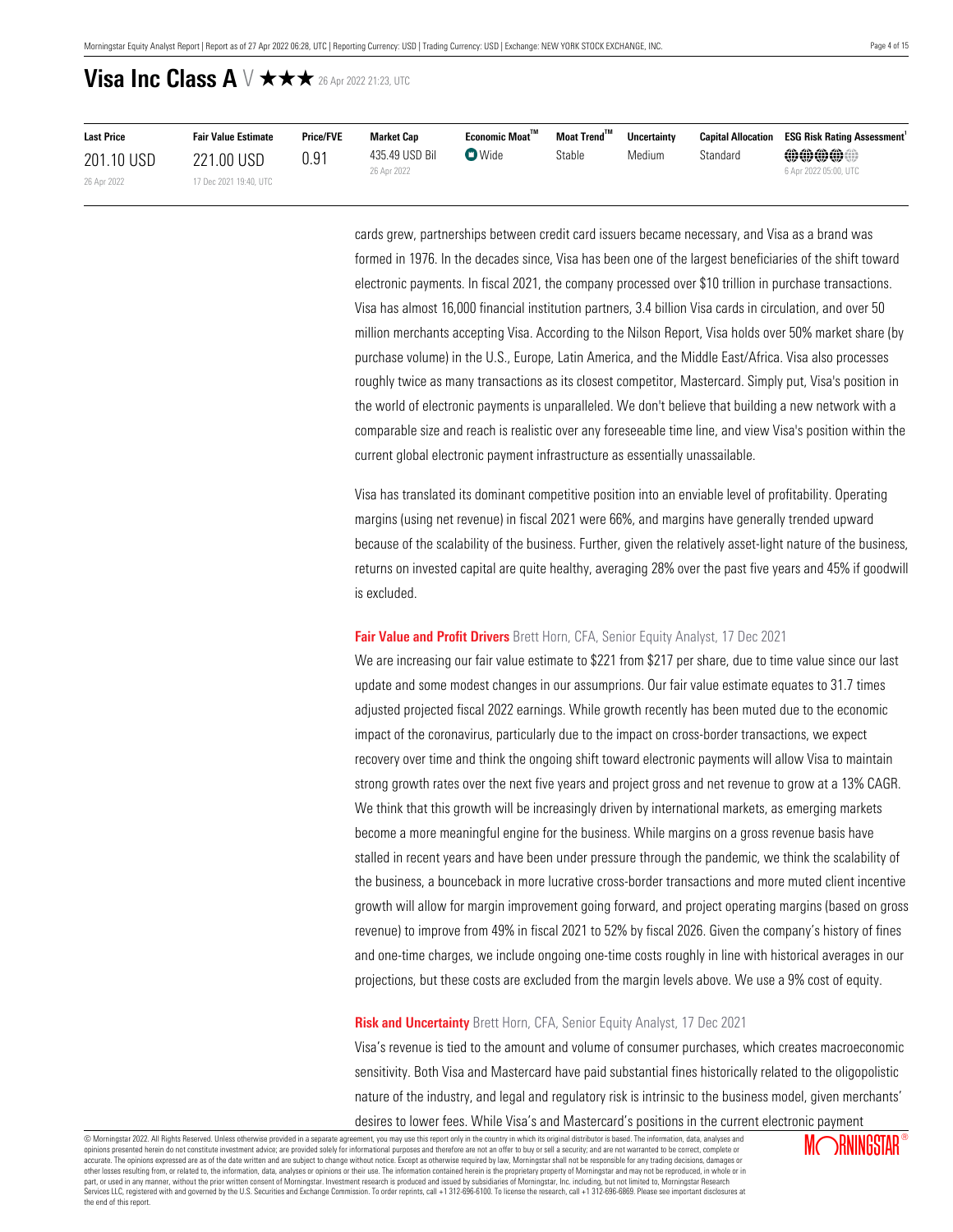| <b>Last Price</b> | <b>Fair Value Estimate</b> | <b>Price/FVE</b> | <b>Market Cap</b> | Economic Moat™ | Moat Trend™ | <b>Uncertainty</b> |          | <b>Capital Allocation ESG Risk Rating Assessment</b> |
|-------------------|----------------------------|------------------|-------------------|----------------|-------------|--------------------|----------|------------------------------------------------------|
| 201.10 USD        | 221.00 USD                 | 0.91             | 435.49 USD Bil    | $\nabla$ Wide  | Stable      | Medium             | Standard | @@@@@@                                               |
| 26 Apr 2022       | 17 Dec 2021 19:40, UTC     |                  | 26 Apr 2022       |                |             |                    |          | 6 Apr 2022 05:00, UTC                                |

industry are largely set, it continues to evolve in ways that could reduce their volume or profitability. Some governments have shown a preference for local payment networks, which could freeze Visa out of certain markets and impede the value it drives from its global network.

We see the company's largest ESG risk as data security. Any company involved in processing payments has potential exposure to breaches in its systems.

### <span id="page-4-0"></span>**Capital Allocation** Brett Horn, CFA, Senior Equity Analyst, 17 Dec 2021

Our capital allocation rating for Visa is Standard. In our opinion, the company's balance sheet is sound, its capital investment decisions are fair, and its capital return strategy is appropriate.

We attribute the company's strong historical performance primarily to the wide moat around the business and favorable secular trends. That said, management deserves credit for avoiding any major hiccups and steering a fairly steady and profitable course. Alfred Kelly Jr. has been CEO since 2016 and served as a director since 2014. Before joining Visa, the bulk of his career was spent at American Express, where he oversaw a number of that business' segments. We like that he has a wealth of experience managing payment networks, and we think management has largely charted a wise course.

Management has made one big move historically. In 2016, the company acquired Visa Europe for about \$20 billion. Visa historically had been operated as a joint venture of issuer banks. When Visa reorganized in 2007, Visa Europe retained this old structure, and the acquisition brought this situation to a close. We think consolidating the global network was a wise but somewhat inevitable move, and the integration in the years since has largely gone smoothly, with management declaring the process effectively finished in fiscal 2018.

Like Mastercard, Visa has been very active in returning cash to shareholders, with dividends and stock buybacks over the past three years equating to 91% of free cash flow over that period. We like that management is largely content to return the company's ample profits, but question whether a shift toward a higher dividend could make management's commitment to capital return more clear. Barring the Visa Europe acquisition, which was a unique situation, Visa has avoided large-scale M&A. We think this is wise, as the company's competitive position makes M&A somewhat unnecessary, and its position in the industry requires maintaining a fairly neutral stance toward other payments areas, to avoid unnecessary competition with other players within its ecosystem. However, we think there will be opportunities to pursue smaller deals that make strategic sense.

### <span id="page-4-1"></span>**Analyst Notes Archive**

**Visa and Mastercard Suspend Russian Operations** Brett Horn, CFA, Senior Equity Analyst, 7 Mar 2022 Visa and Mastercard announced that they have suspended operations in Russia. As a result, cards issued by Russian banks will no longer work outside Russia, and cards issued outside Russia will not

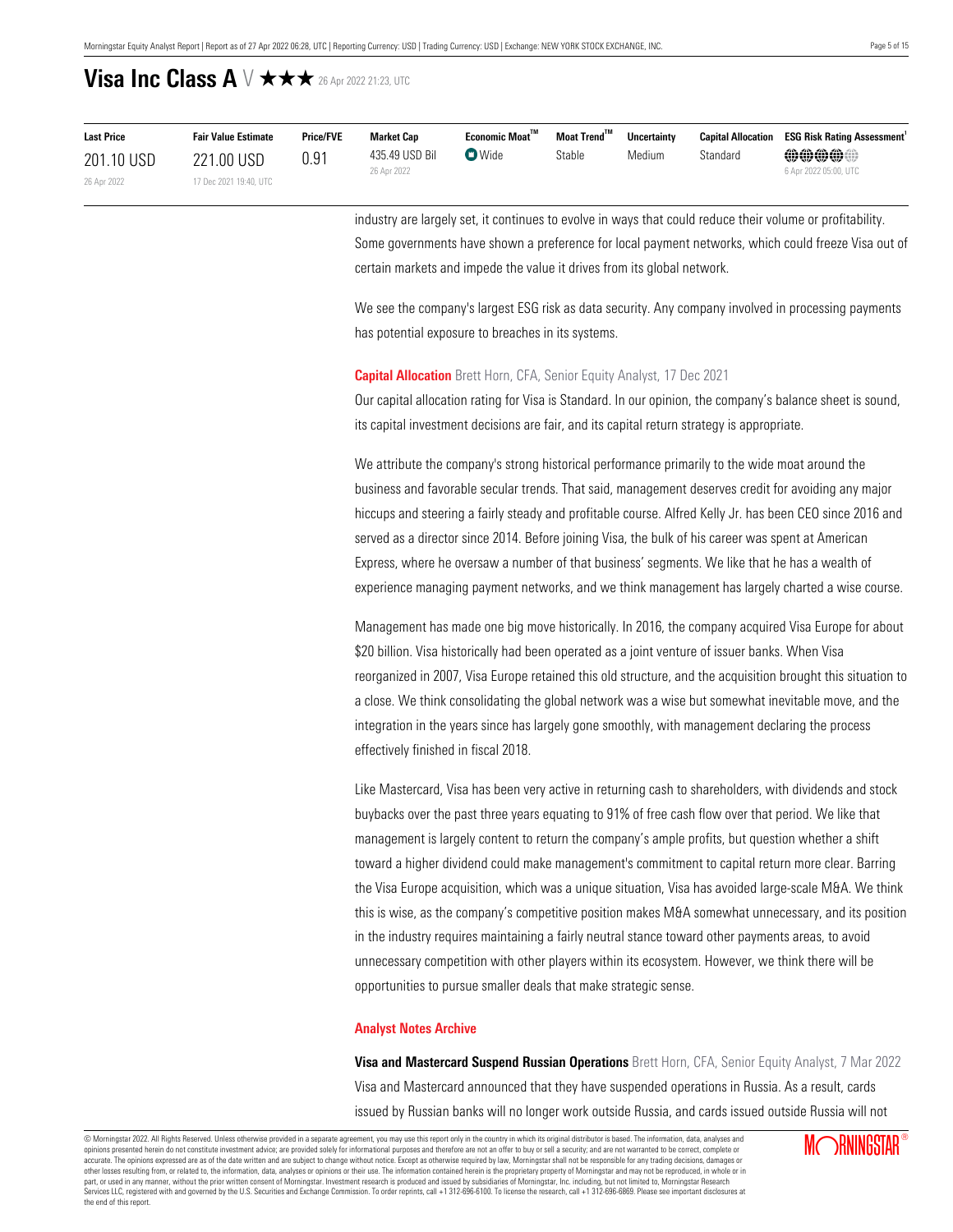| <b>Last Price</b> | <b>Fair Value Estimate</b> | <b>Price/FVE</b> | <b>Market Cap</b> | $E$ conomic Moat $^{\text{TM}}$ | Moat Trend™ | <b>Uncertainty</b> |          | <b>Capital Allocation ESG Risk Rating Assessment</b> |
|-------------------|----------------------------|------------------|-------------------|---------------------------------|-------------|--------------------|----------|------------------------------------------------------|
| 201.10 USD        | 221.00 USD                 | 0.91             | 435.49 USD Bil    | $\bullet$ Wide                  | Stable      | Medium             | Standard | $\oplus \oplus \oplus \oplus$                        |
| 26 Apr 2022       | 17 Dec 2021 19:40, UTC     |                  | 26 Apr 2022       |                                 |             |                    |          | 6 Apr 2022 05:00, UTC                                |

work within Russia. For both networks, transactions related to Russia accounted for 4% of net revenue, so this decision will represent a modest headwind this year. However, we believe both networks were positioned for outsize growth in 2022, as a rebound in travel and cross-border volume should positively affect revenue, and interim results announced by Visa suggest cross-border volume is picking up as the omicron variant has faded. Taking these factors in balance, we believe both networks will still enjoy solid growth this year. After reviewing our projections, we will maintain our fair value estimates of \$221 for Visa and \$369 for Mastercard, as well as our wide moat ratings for both.

### **Visa Continues to Bounce Back in Fiscal First Quarter** Brett Horn, CFA, Senior Equity Analyst, 28 Jan 2022

Visa's fiscal first-quarter results largely maintained the trends we've seen in recent quarters, and were roughly in line with what we saw from peer Mastercard this quarter. We think the relatively quick recovery supports our wide moat rating and a positive view on the long-term secular trend for Visa. While some near-term uncertainty remains given the rise of new variants and the fact that cross-border volumes have yet to completely recover, we think the company should be able to continue to achieve outsize growth in the near term as headwinds abate. We will maintain our \$221 fair value estimate.

In the quarter, net revenue grew 25% year over year on a constant-currency basis, driven primarily by 21% growth in switched transactions. We estimate domestic gross dollar volume in the quarter has grown at a 14% CAGR since the fourth quarter of 2019. In our view, this suggests that underlying domestic growth has actually accelerated a bit from prepandemic levels, supporting the idea that the pandemic has accelerated the transition from cash.

Cross-border volume remains the area under the most pressure, and this area is particularly important for Visa, given much higher fees for these transactions. But results in the quarter suggest ongoing recovery. Excluding intra-Europe transactions (which are priced similarly to domestic transactions), cross-border volumes grew 51% year over year on a constant currency basis. We estimate that volumes in the quarter were 101% of the 2019 level on a constant currency basis, suggesting the company has now fully offset the pandemic decline, and Visa looks to be slightly ahead of Mastercard in this regard. We continue to expect a full recovery in travel spending over time, and this dynamic could drive outsize growth for Visa over the next couple of years.

The recovery in volumes helped the company releverage its costs, with adjusted operating margins (based on net revenue) improving to 69.8% from 67.6% last year.

**Amazon Backs Off Its Visa Ban in the U.K.** Brett Horn, CFA, Senior Equity Analyst, 18 Jan 2022 Amazon announced that it will continue to accept Visa credit cards in the U.K., reversing on its previous threat to stop accepting Visa just prior to the deadline. This change of heart comes as the two companies are working to resolve the dispute over fees. Merchants and the networks have argued for

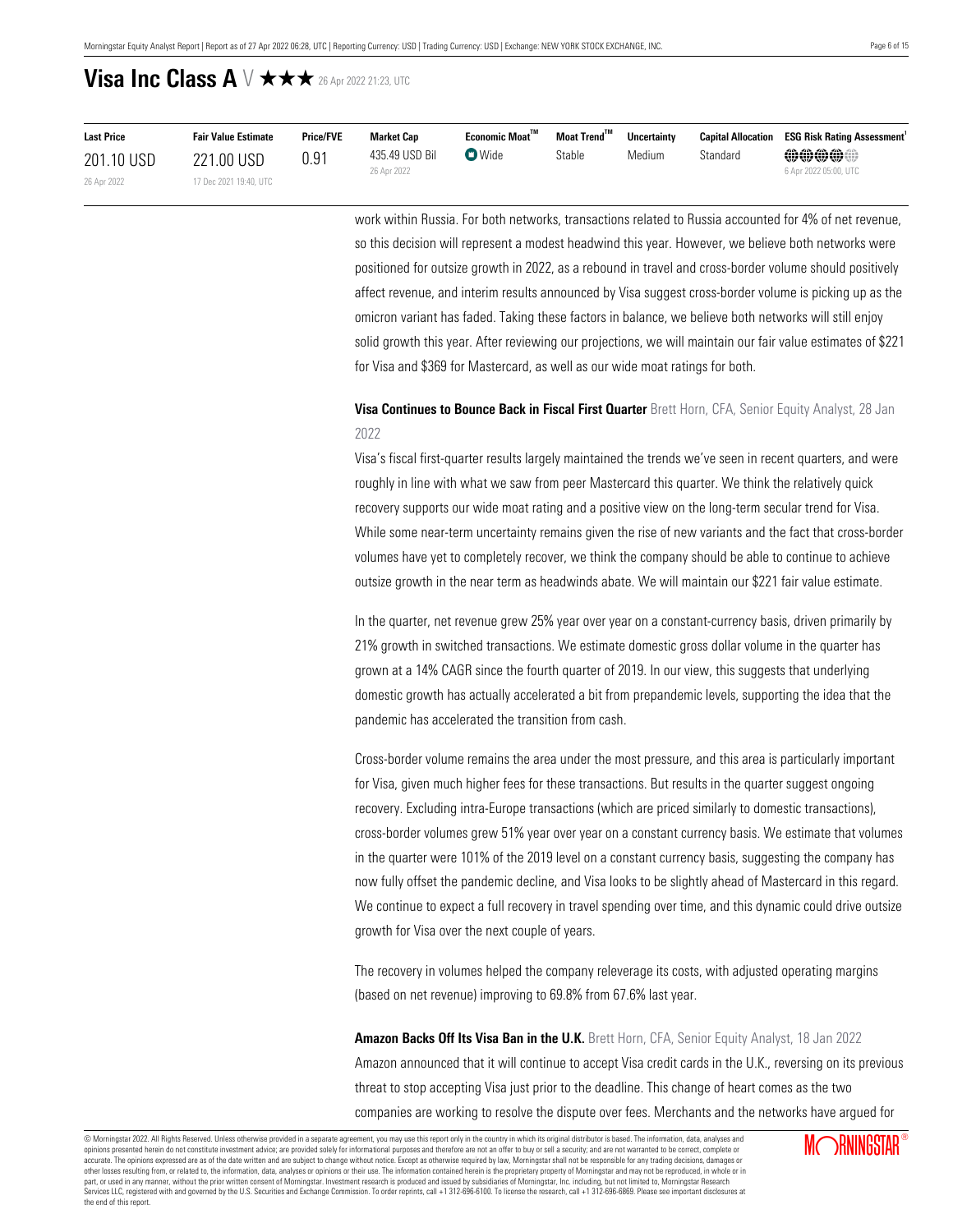| <b>Last Price</b> | <b>Fair Value Estimate</b> | <b>Price/FVE</b> | <b>Market Cap</b> | Economic Moat" | Moat Trend™ | <b>Uncertainty</b> | <b>Capital Allocation</b> | <b>ESG Risk Rating Assessment</b> ' |
|-------------------|----------------------------|------------------|-------------------|----------------|-------------|--------------------|---------------------------|-------------------------------------|
| 201.10 USD        | 221.00 USD                 | 0.91             | 435.49 USD Bil    | <b>D</b> Wide  | Stable      | Medium             | Standard                  | @@@@@@                              |
| 26 Apr 2022       | 17 Dec 2021 19:40, UTC     |                  | 26 Apr 2022       |                |             |                    |                           | 6 Apr 2022 05:00, UTC               |

many years over interchange fees, and it is typically large merchants that lead the charge. Threatening to refuse to accept specific cards is a relatively extreme step but not unprecedented. We had expected Amazon and Visa to ultimately work out a solution, but whether this would be done prior to the deadline was unclear. As such, we are pleased by this development. However, we don't believe the loss of volume would have been material relative to Visa's overall business and believe this situation would have been significant only if it prompted other retailers to follow suit. We will maintain our \$221 fair value estimate and wide moat rating for Visa.

## **U.S. Corporate Tax Rate Unlikely to Change After Roadblocks Rise in Senate** Julie Utterback, CFA, Senior Equity Analyst, 23 Dec 2021

Given recent political developments around the Build Back Better bill, we are reversing our forecast that the U.S. corporate tax rate will rise to 26% in 2022. We now believe the U.S. statutory tax rate will remain at 21% at least through President Joe Biden's remaining term, which ends in early 2025. Our equity analysts will incorporate this new U.S. corporate tax rate assumption into their valuation models in the coming weeks. We previously simulated the impact of various tax rate changes on covered U.S. equities; reversing the statutory tax rate assumption to 21% results in a 3% average valuation increase, all else being equal.

Given their slim majority in the Senate, Democrats needed to present a unified front to pass this bill, and two Democratic senators presented roadblocks in recent months. First, Sen. Kyrsten Sinema opposed raising the U.S. corporate tax rate, which led to consideration of funding methods other than a corporate tax rate increase. Also, Sen. Joe Manchin has expressed opposition to the bill primarily because providing the services included in recent proposals would wind up costing much more than the \$1.75 trillion headline number when extended for the typical 10-year term considered in the Senate's budget reconciliation process.

Sinema's and Manchin's current terms end in line with Biden's current term, so these roadblocks may provide a hurdle to such a bill during that time frame. Also, considering recent polling numbers and midterm election patterns, we would not be surprised to see Democrats lose a majority in at least one of the congressional bodies after 2022's election, which would prevent passage of such significant legislation in the remainder of Biden's term. Any way we slice it, the Build Back Better bill may not pass, and even if a slimmed-down version passes in early 2022, we think it is highly unlikely that the U.S. corporate tax rate will increase, given Sinema's objections to that funding method.

### **Amazon Announces It Will Stop Accepting Visa Credit Cards Issued in the U.K.** Brett Horn, CFA,

Senior Equity Analyst, 17 Nov 2021

Amazon announced it will stop accepting Visa credit cards issued in the U.K. starting in late January 2022, citing its belief that fees on these cards are too high. Consumers will still be allowed to use U.K. issued Visa debit cards. Merchants and the networks have argued for many years over interchange fees,

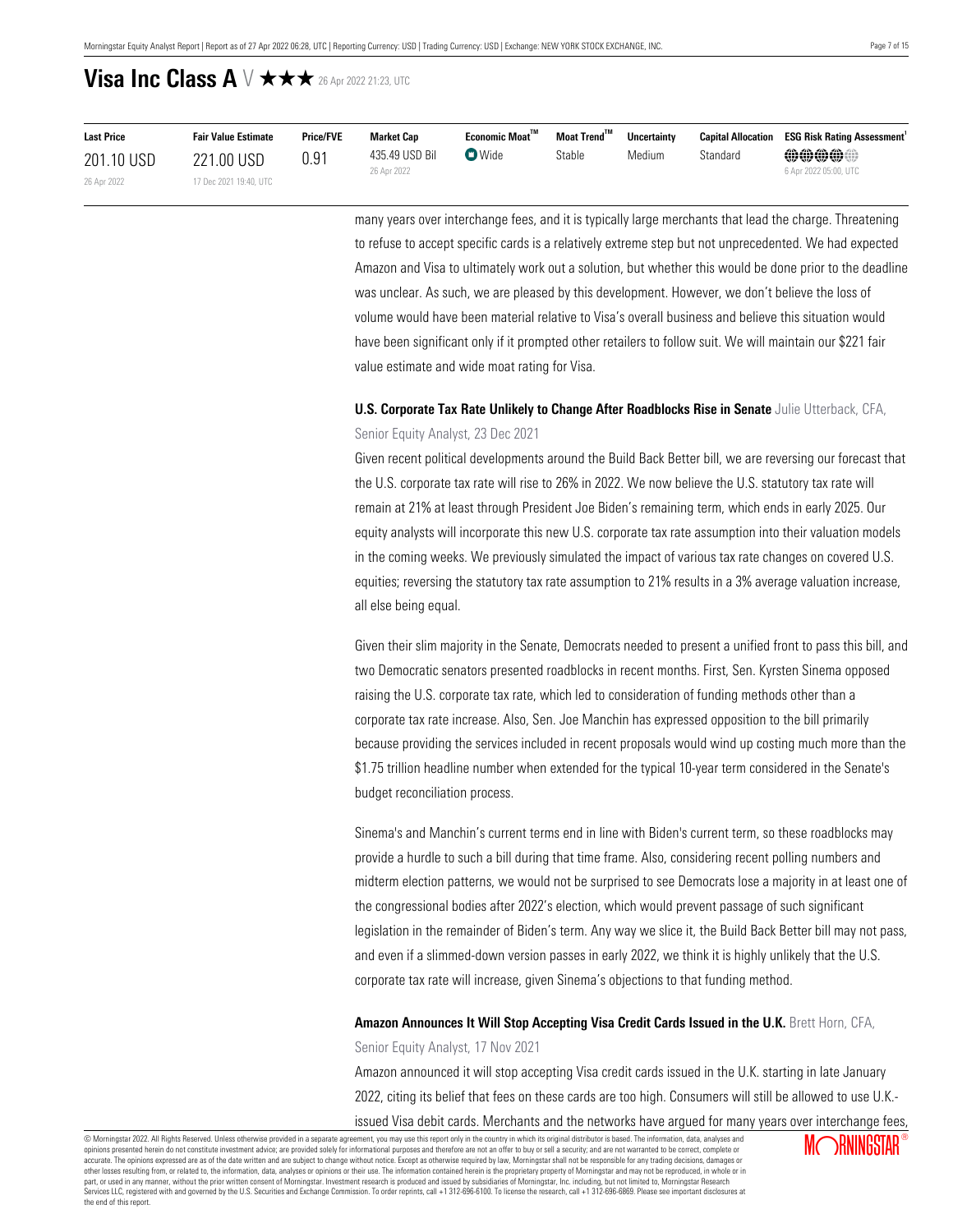| <b>Last Price</b> | <b>Fair Value Estimate</b> | <b>Price/FVE</b> | <b>Market Cap</b>             | $E$ conomic Moat $^{\text{TM}}$ | Moat Trend™ | <b>Uncertainty</b> |          | <b>Capital Allocation ESG Risk Rating Assessment</b>   |
|-------------------|----------------------------|------------------|-------------------------------|---------------------------------|-------------|--------------------|----------|--------------------------------------------------------|
| 201.10 USD        | 221.00 USD                 | 0.91             | 435.49 USD Bil<br>26 Apr 2022 | $\bullet$ Wide                  | Stable      | Medium             | Standard | $\oplus \oplus \oplus \oplus$<br>6 Apr 2022 05:00, UTC |
| 26 Apr 2022       | 17 Dec 2021 19:40, UTC     |                  |                               |                                 |             |                    |          |                                                        |

and it is typically large merchants that lead the charge. At this point, this looks like merely another skirmish in this long-running battle, although refusing to accept specific cards is an extreme step. Following Brexit, the networks were no longer constrained by European Union regulations on U.K. crossborder transactions, and raised their fees. The networks typically collect a very large premium for crossborder transactions relative to domestic transactions, but intra-Europe cross-border transactions are priced similarly to domestic transactions. With both networks raising fees, it is not obvious why Visa has been singled out, although we believe Amazon may have a stronger relationship with Mastercard in the U.K, or considered declining cards from both networks to be a step too far. At this point, the conclusion of this issue remains uncertain, although the companies have until January 2022 to work out a solution. If they don't, we don't believe the loss of volume would be material relative to Visa's overall business, and believe this announcement would only be significant if it prompted other retailers to follow suit. But we consider this unlikely. We will maintain our \$217 fair value estimate and wide moat rating for Visa.

## **Visa Antitrust Investigation Reported To Have Widened to Relationships With Fintech Companies** Brett Horn, CFA, Senior Equity Analyst, 28 Oct 2021

Reports have surfaced that the Justice Department's investigation of Visa for potential anticompetitive behavior in the debit space includes incentives Visa may have given to companies such as Square, Stripe and PayPal to not use other networks. At this point, it is difficult to tell what, if anything, will come from this inquiry. In our view, the network effect that surrounds the payment networks is the driving force behind the dominant share that Visa and Mastercard have built and then maintained over time. This dynamic tends to lead to an oligopolistic structure, and we see little regulators could do to disrupt that. While this is a key component in the wide moats that the companies have developed, it also tends to draw regulatory scrutiny, and historically the two companies have paid substantial fines periodically. Our projections include an estimate of future fines, but there is obviously significant uncertainty surrounding the timing, form, and magnitude of regulatory actions, and, in our view, this news highlights the potential event risk both companies will always face on this front. But it does not materially affect our long-term view, and we will maintain our \$215 fair value estimate for Visa. M

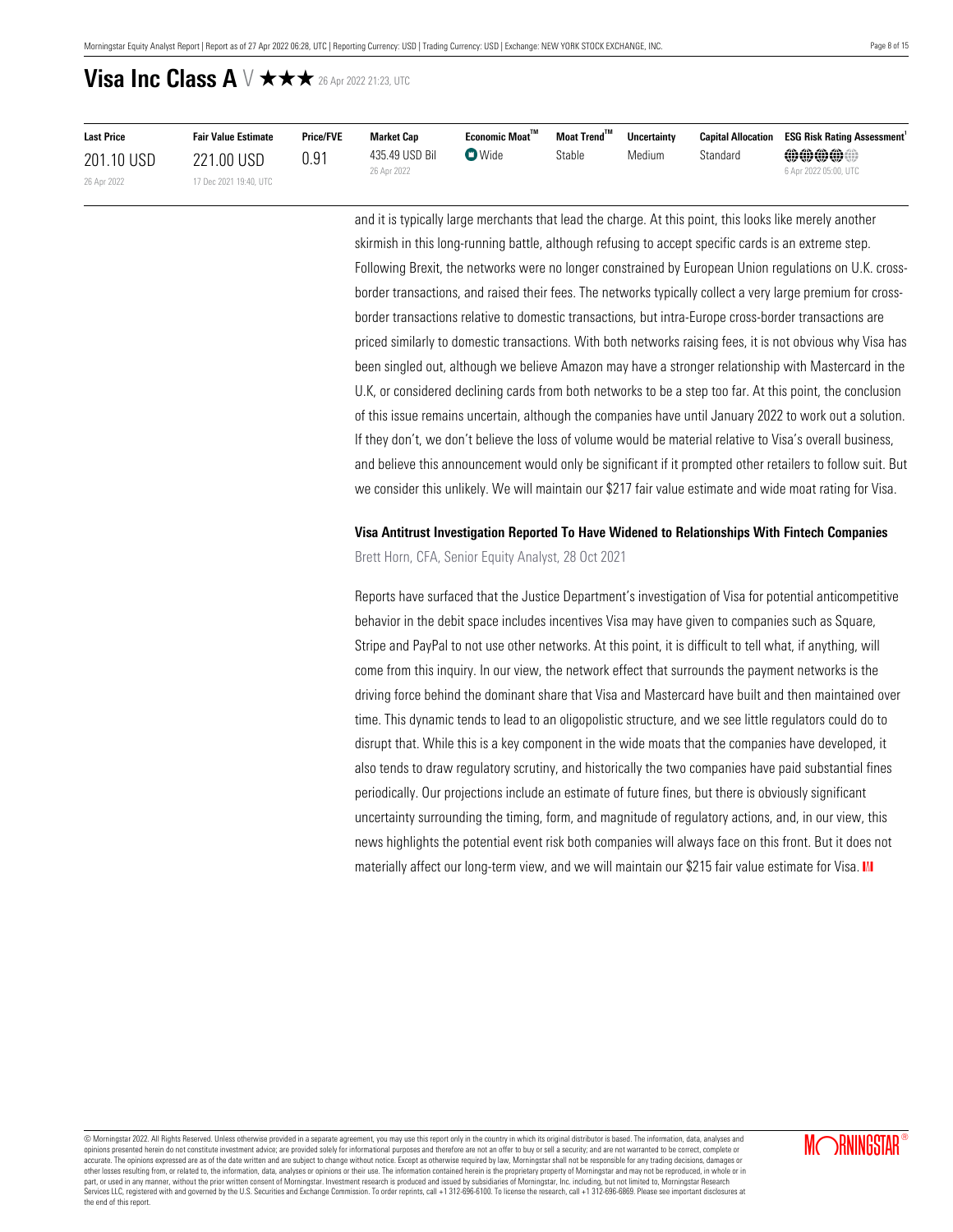Competitors Price vs. Fair Value



Total Return % as of 26 Apr 2022. Last Close as of 26 Apr 2022. Fair Value as of 1 Feb 2022 20:37, UTC.



```
Mastercard Inc Class A MA
```
Total Return % as of 26 Apr 2022. Last Close as of 26 Apr 2022. Fair Value as of 14 Feb 2022 23:23, UTC.

© Morningstar 2022. All Rights Reserved. Unless otherwise provided in a separate agreement, you may use this report only in the country in which its original distributor is based. The information, data, analyses and opinions presented herein do not constitute investment advice; are provided solely for informational purposes and therefore are not an offer to buy or sell a security; and are not warranted to be correct, complete or accurate. The opinions expressed are as of the date written and are subject to change without notice. Except as otherwise required by law, Morningstar shall not be responsible for any trading decisions, damages or<br>other lo part, or used in any manner, without the prior written consent of Morningstar. Investment research is produced and issued by subsidiaries of Morningstar, Inc. including, but not limited to, Morningstar Research<br>Services LL the end of this report.

**MORNINGSTAR**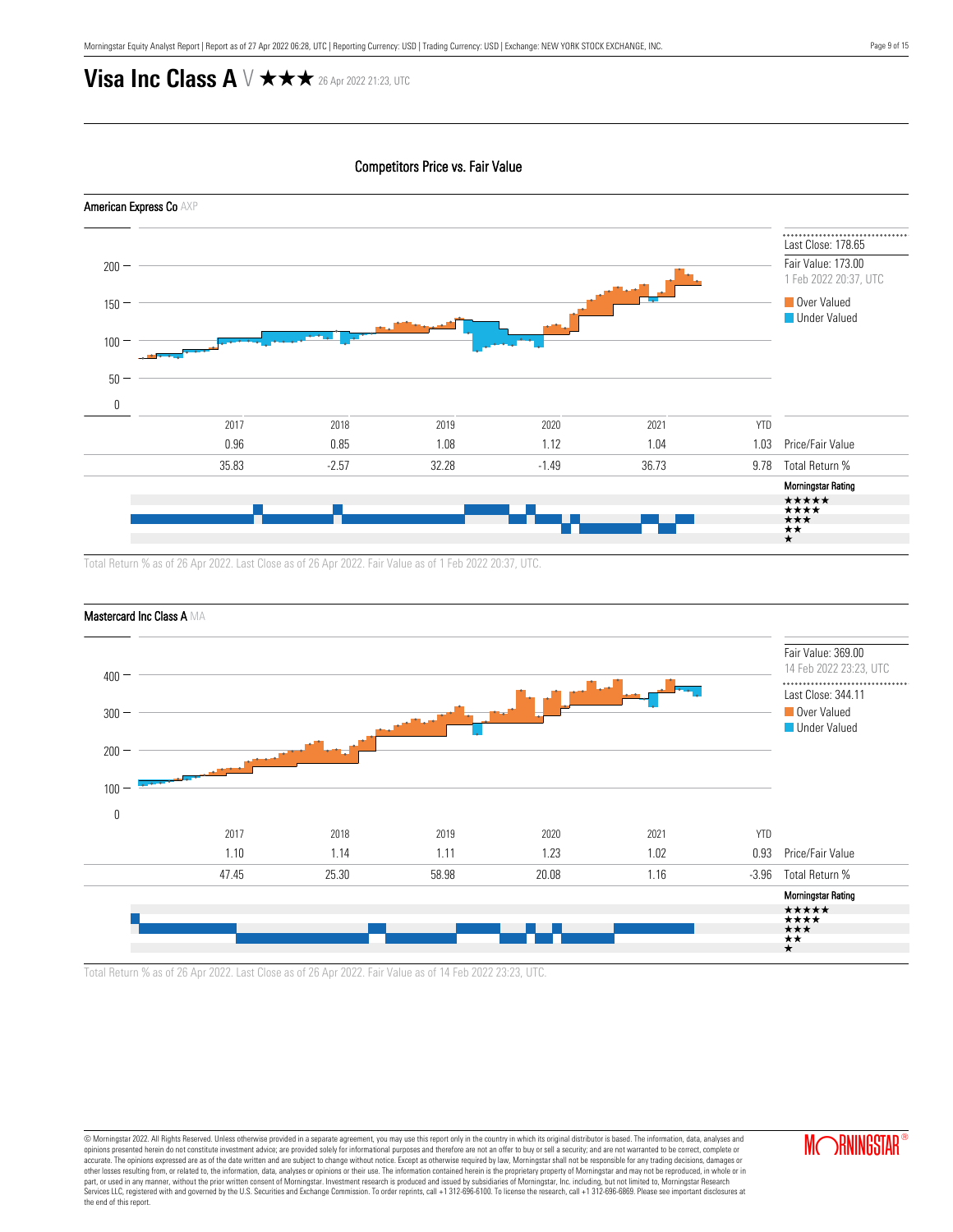

Total Return % as of 26 Apr 2022. Last Close as of 26 Apr 2022. Fair Value as of 17 Mar 2022 18:25, UTC.

© Morningstar 2022. All Rights Reserved. Unless otherwise provided in a separate agreement, you may use this report only in the country in which its original distributor is based. The information, data, analyses and opinions presented herein do not constitute investment advice; are provided solely for informational purposes and therefore are not an offer to buy or sell a security; and are not warranted to be correct, complete or accurate. The opinions expressed are as of the date written and are subject to change without notice. Except as otherwise required by law, Morningstar shall not be responsible for any trading decisions, damages or<br>other lo part, or used in any manner, without the prior written consent of Morningstar. Investment research is produced and issued by subsidiaries of Morningstar, Inc. including, but not limited to, Morningstar Research<br>Services LL the end of this report.

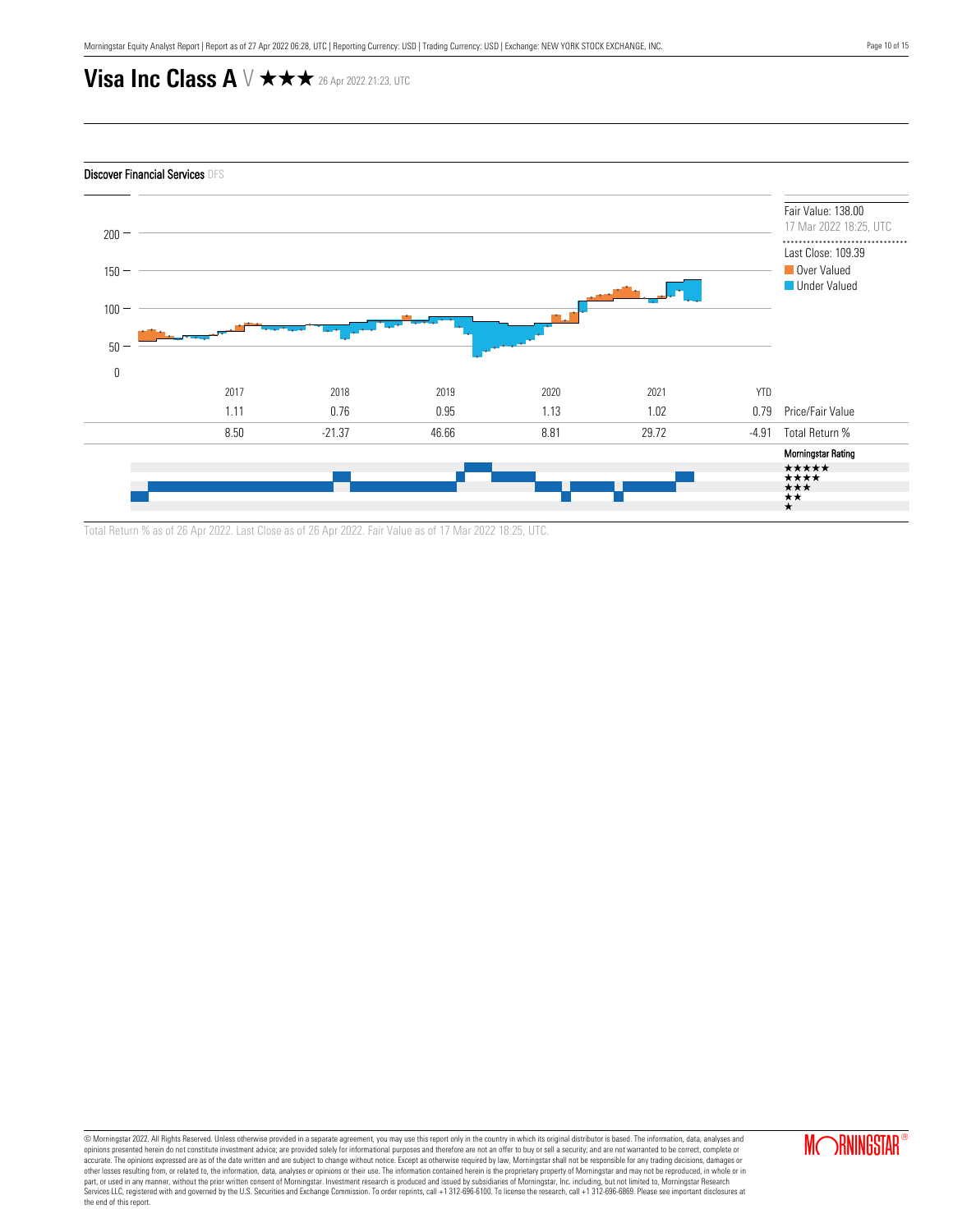<span id="page-10-0"></span>

| <b>Last Price</b>                   | <b>Fair Value Estimate</b>                              | Price/FVE     | <b>Market Cap</b>                |                | Economic Moat™ |              | $\mathsf{Moat}\, \mathsf{Trend}^{\mathsf{TM}}$ | <b>Uncertainty</b> |              | <b>Capital Allocation</b> |              | <b>ESG Risk Rating Assessment</b> |                               |
|-------------------------------------|---------------------------------------------------------|---------------|----------------------------------|----------------|----------------|--------------|------------------------------------------------|--------------------|--------------|---------------------------|--------------|-----------------------------------|-------------------------------|
| 201.10 USD                          | 221.00 USD                                              | 0.91          |                                  | 435.49 USD Bil | <b>O</b> Wide  |              | Stable                                         | Medium             |              | Standard                  |              | <b>@@@@@</b>                      |                               |
| 26 Apr 2022                         | 17 Dec 2021 19:40, UTC                                  |               | 26 Apr 2022                      |                |                |              |                                                |                    |              |                           |              | 6 Apr 2022 05:00, UTC             |                               |
|                                     | <b>Morningstar Historical Summary</b>                   |               |                                  |                |                |              |                                                |                    |              |                           |              |                                   |                               |
| <b>Financials</b> as of 31 Dec 2021 |                                                         |               |                                  |                |                |              |                                                |                    |              |                           |              |                                   |                               |
| Fiscal Year, ends 30 Sep            |                                                         | 2012          | 2013                             | 2014           | 2015           | 2016         | 2017                                           | 2018               | 2019         | 2020                      | 2021         | <b>YTD</b>                        | <b>TTM</b>                    |
| Revenue (USD Bil)                   |                                                         | 10            | 12                               | 13             | 14             | 15           | 18                                             | 21                 | 23           | 22                        | 24           | $\overline{7}$                    | 25                            |
| Revenue Growth %                    |                                                         | 13.4          | 13.0                             | 7.9            | 9.3            | 8.7          | 21.7                                           | 12.3               | 11.5         | $-4.9$                    | 10.3         | 24.1                              | 18.6                          |
| EBITDA (USD Bil)                    |                                                         | 6.57          | 7.64                             | 8.17           | 9.49           | 8.94         | 12.72                                          | 14.03              | 16.07        | 15.07                     | 17.38        | 5.23                              | 18.53                         |
| EBITDA Margin %                     |                                                         | 63.1          | 64.9                             | 64.3           | 68.4           | 59.3         | 69.3                                           | 68.1               | 70.0         | 69.0                      | 72.1         | 74.1                              | 72.7                          |
| Operating Income (USD Bil)          |                                                         | 6.24          | 7.24                             | 8.15           | 9.08           | 9.76         | 12.16                                          | 13.56              | 15.40        | 14.09                     | 15.81        | 4.92                              | 16.89                         |
| Operating Margin %                  |                                                         | 59.9          | 61.5                             | 64.2           | 65.4           | 64.7         | 66.3                                           | 65.8               | 67.0         | 64.5                      | 65.6         | 69.8                              | 66.3                          |
| Net Income (USD Bil)                |                                                         | 2.14          | 4.98                             | 5.44           | 6.33           | 5.99         | 6.70                                           | 10.30              | 12.08        | 10.87                     | 12.31        | 3.96                              | 13.14                         |
| Net Margin %                        |                                                         | 20.5          | 42.1                             | 42.7           | 45.5           | 39.3         | 36.5                                           | 50.0               | 52.6         | 49.7                      | 51.1         | 56.1                              | 51.6                          |
| Diluted Shares Outstanding (Mil)    |                                                         | 2,712         | 2,624                            | 2,523          | 2,457          | 2,414        | 2,395                                          | 2,329              | 2,272        | 2,223                     | 2,188        | 2,159                             | 2,178                         |
| Diluted Earnings Per Share (USD)    |                                                         | 0.79          | 1.90                             | 2.16           | 2.58           | 2.48         | 2.80                                           | 4.42               | 5.32         | 4.89                      | 5.63         | 1.83                              | 6.04                          |
| Dividends Per Share (USD)           |                                                         | 0.22          | 0.33                             | 0.40           | 0.48           | 0.56         | 0.66                                           | 0.83               | 1.00         | 1.20                      | 1.28         | 0.38                              | 1.34                          |
| Valuation as of 31 Mar 2022         |                                                         |               |                                  |                |                |              |                                                |                    |              |                           |              |                                   |                               |
|                                     |                                                         | 2012          | 2013                             | 2014           | 2015           | 2016         | 2017                                           | 2018               | 2019         | 2020                      |              | 2021 Recent Otr                   | <b>TTM</b>                    |
| Price/Sales                         |                                                         | 9.5           | 12.4                             | 13.0           | 13.7           | 12.5         | 14.9                                           | 14.9               | 18.6         | 22.3                      | 19.7         | 18.9                              | 18.9                          |
| Price/Earnings<br>Price/Cash Flow   |                                                         | 42.2<br>113.6 | 29.3<br>48.3                     | 30.4<br>23.0   | 30.0<br>28.9   | 31.4<br>33.8 | 40.7<br>29.7                                   | 29.9<br>24.2       | 35.3<br>33.4 | 44.6<br>46.5              | 38.5<br>31.2 | 36.8<br>30.3                      | 36.8<br>30.3                  |
| Dividend Yield %                    |                                                         | 0.65          | 0.62                             | 0.64           | 0.64           | 0.75         | 0.61                                           | 0.67               | 0.56         | 0.56                      | 0.62         | 0.63                              | 0.63                          |
| Price/Book                          |                                                         | 3.6           | 5.2                              | 5.9            | 6.2            | 6.8          | 9.7                                            | 10.5               | 14.3         | 15.5                      | 13.6         | 14.0                              | 14.0                          |
| EV/EBITDA                           |                                                         | 0.0           | 0.0                              | $0.0\,$        | 0.0            | 0.0          | 0.0                                            | 0.0                | 0.0          | 0.0                       | 0.0          | 0.0                               | 0.0                           |
|                                     | Operating Performance / Profitability as of 31 Dec 2021 |               |                                  |                |                |              |                                                |                    |              |                           |              |                                   |                               |
| Fiscal Year, ends 30 Sep            |                                                         | 2012          | 2013                             | 2014           | 2015           | 2016         | 2017                                           | 2018               | 2019         | 2020                      | 2021         | <b>YTD</b>                        | <b>TTM</b>                    |
| <b>ROA%</b>                         |                                                         | 5.7           | 13.1                             | 14.5           | 16.2           | 11.5         | 10.2                                           | 15.0               | 17.0         | 14.2                      | 15.0         | 4.8                               | 16.2                          |
| <b>ROE %</b>                        |                                                         | 7.9           | 18.2                             | 20.0           | 22.1           | 20.8         | 24.6                                           | 36.9               | 41.8         | 36.0                      | 37.5         | 11.7                              | 39.1                          |
| ROIC %                              |                                                         | 7.9           | 18.2                             | 20.0           | 22.1           | 14.1         | 14.8                                           | 24.3               | 27.5         | 21.7                      | 23.0         | 7.4                               | 24.1                          |
| Asset Turnover                      |                                                         | 0.3           | 0.3                              | 0.3            | 0.4            | 0.3          | 0.3                                            | 0.3                | 0.3          | 0.3                       | 0.3          | 0.1                               | 0.3                           |
| <b>Financial Leverage</b>           |                                                         |               |                                  |                |                |              |                                                |                    |              |                           |              |                                   |                               |
| Fiscal Year, ends 30 Sep            |                                                         | 2012          | 2013                             | 2014           | 2015           | 2016         | 2017                                           | 2018               | 2019         | 2020                      |              | 2021 Recent Otr                   | <b>TTM</b>                    |
| Debt/Capital %<br>Equity/Assets %   |                                                         | 69.1          | $\overline{\phantom{0}}$<br>74.7 | -<br>71.1      | 75.8           | 32.6<br>42.5 | 33.7<br>40.1                                   | 32.8<br>41.2       | 32.5<br>40.3 | 36.8<br>38.5              | 34.7<br>41.6 | 32.8<br>40.5                      | -<br>$\overline{\phantom{0}}$ |
| <b>Total Debt/EBITDA</b>            |                                                         |               |                                  |                |                | 2.1          | 1.7                                            | 1.4                | 1.2          | 1.9                       | 1.3          | 4.4                               |                               |
| EBITDA/Interest Expense             |                                                         |               |                                  | 1,021.0        | 3,164.0        | 20.9         | $\overline{\phantom{0}}$                       | 22.9               | 30.2         | 29.2                      | 33.9         | 39.0                              | 36.3                          |
|                                     |                                                         |               |                                  |                |                |              |                                                |                    |              |                           |              |                                   |                               |

| <b>Morningstar Analyst Historical/Forecast Summary as of 17 Dec 2021</b> |  |
|--------------------------------------------------------------------------|--|
|--------------------------------------------------------------------------|--|

| <b>Financials</b>                |       |        | <b>Estimates</b> |       |       |
|----------------------------------|-------|--------|------------------|-------|-------|
| Fiscal Year, ends 30 Sep         | 2020  | 2021   | 2022             | 2023  | 2024  |
| Revenue (USD Bil)                | 29    | 29     | 32               | 38    | 44    |
| Revenue Growth %                 | 11.7  | $-2.2$ | 13.9             | 17.2  | 15.3  |
| <b>EBITDA (USD Bil)</b>          | 16    | 15     | 17               | 19    | 23    |
| <b>EBITDA Margin %</b>           | 55.1  | 52.1   | 51.2             | 51.1  | 51.9  |
| Operating Income (USD Bil)       | 15    | 14     | 16               | 18    | 22    |
| Operating Margin %               | 52.8  | 49.4   | 48.7             | 48.4  | 49.6  |
| Net Income (USD Bil)             | 12    | 11     | 12               | 15    | 17    |
| Net Margin %                     | 42.6  | 38.1   | 37.9             | 38.4  | 39.1  |
| Diluted Shares Outstanding (Mil) | 2,272 | 2,223  | 2,118            | 2,089 | 2,035 |
| Diluted Earnings Per Share(USD)  | 5.46  | 4.89   | 5.81             | 6.99  | 8.43  |
| Dividends Per Share(USD)         | 1.00  | 1.20   | 1.32             | 1.52  | 1.72  |

| <b>Forward Valuation</b> |      |      | <b>Estimates</b> |      |      |
|--------------------------|------|------|------------------|------|------|
|                          | 2020 | 2021 | 2022             | 2023 | 2024 |
| Price/Sales              | 15.0 | 17.0 | 13.4             | 114  | 9.9  |
| Price/Earnings           | 36.6 | 45.6 | 34.6             | 28.8 | 23.9 |
| Price/Cash Flow          | 36.4 | 50.1 | 30.0             | 26.6 | 25.0 |
| Dividend Yield %         | 0.50 | 0.54 | 0.66             | 0.76 | 0.86 |
| Price/Book               |      |      |                  |      |      |
| <b>FV/FBITDA</b>         | 27 9 | 33.0 | 26.7             | 22 R | 19.5 |

@ Morningstar 2022. All Rights Reserved. Unless otherwise provided in a separate agreement, you may use this report only in the country in which its original distributor is based. The information, data, analyses and devent the end of this report.

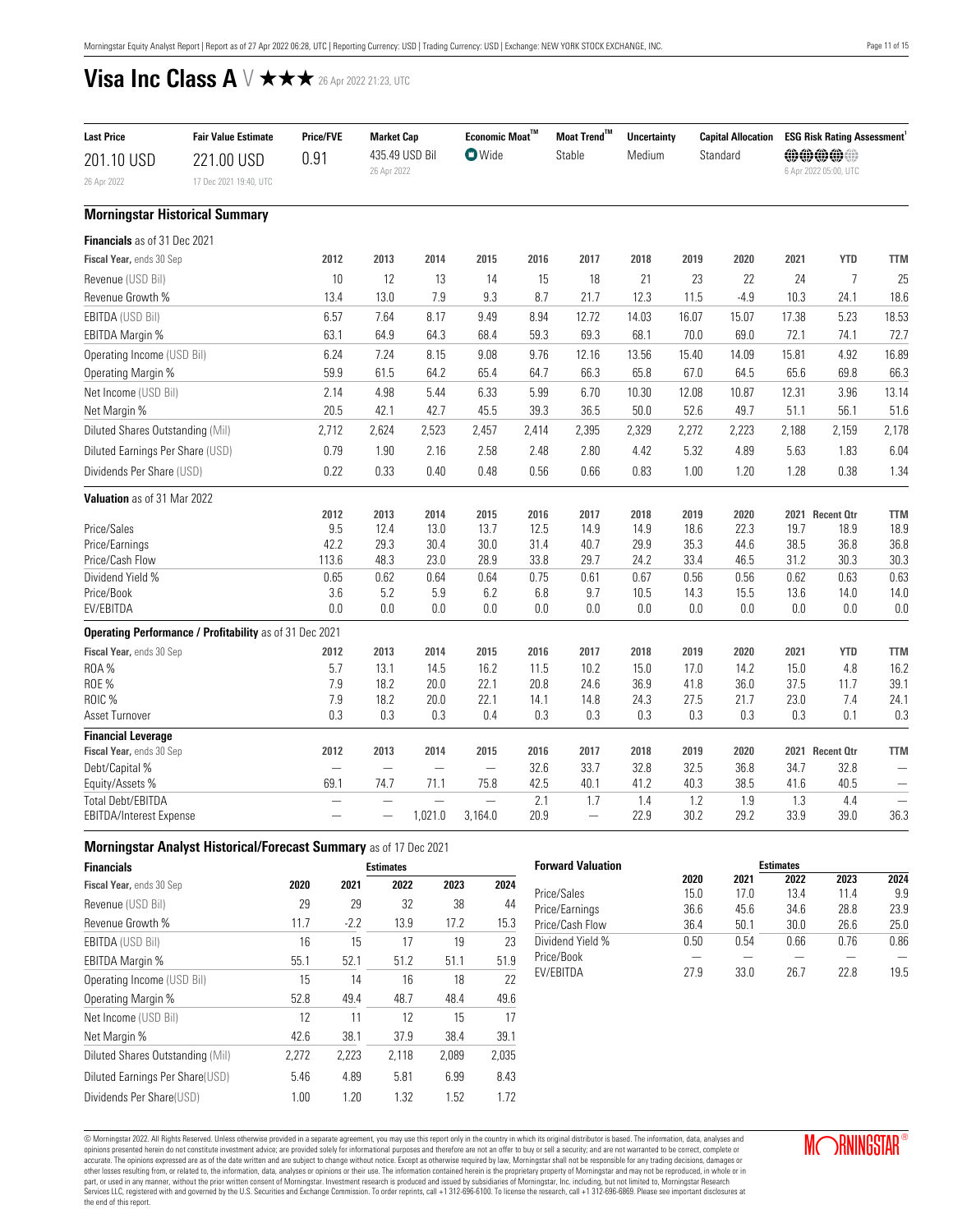# **Research Methodology for Valuing Companies**

### <span id="page-11-0"></span>**Overview**

At the heart of our valuation system is a detailed projection of a company's future cash flows, resulting from our analysts' research. Analysts create custom industry and company assumptions to feed income statement, balance sheet, and capital investment assumptions into our globally standardized, proprietary discounted cash flow, or DCF, modeling templates. We use scenario analysis, indepth competitive advantage analysis, and a variety of other analytical tools to augment this process. Moreover, we think analyzing valuation through discounted cash flows presents a better lens for viewing cyclical companies, high-growth firms, businesses with finite lives (e.g., mines), or companies expected to generate negative earnings over the next few years. That said, we don't dismiss multiples altogether but rather use them as supporting cross-checks for our DCF-based fair value estimates. We also acknowledge that DCF models offer their own challenges (including a potential proliferation of estimated inputs and the possibility that the method may miss shortterm market-price movements), but we believe these negatives are mitigated by deep analysis and our longterm approach.

Morningstar's equity research group ("we," "our") believes that a company's intrinsic worth results from the future cash flows it can generate. The Morningstar Rating for stocks identifies stocks trading at a discount or premium to their intrinsic worth—or fair value estimate, in Morningstar terminology. Five-star stocks sell for the biggest risk adjusted discount to their fair values, whereas 1-star stocks trade at premiums to their intrinsic worth.

Four key components drive the Morningstar rating: (1) our assessment of the firm's economic moat, (2) our estimate of the stock's fair value, (3) our uncertainty around that fair value estimate and (4) the current market price. This process ultimately culminates in our singlepoint star rating.

### **1. Economic Moat**

The concept of an economic moat plays a vital role not only in our qualitative assessment of a firm's long-term investment potential, but also in the actual calculation of our fair value estimates. An economic moat is a structural feature that allows a firm to sustain excess profits over a long period of time. We define economic profits as returns on invested capital (or ROIC) over and above our estimate of a firm's cost of capital, or weighted average cost of capital (or WACC). Without a moat, profits are more susceptible to competition. We have identified five sources of economic moats: intangible assets, switching costs, network effect, cost advantage, and efficient scale.

Companies with a narrow moat are those we believe are more likely than not to achieve normalized excess returns for at least the next 10 years. Wide-moat companies are those in which we have very high confidence that excess returns will remain for 10 years, with excess returns more likely than not to remain for at least 20 years. The longer a firm generates economic profits, the higher its intrinsic value. We believe low-quality, no-moat companies will see their normalized returns gravitate toward the firm's cost of capital more quickly than companies with moats.

When considering a company's moat, we also assess whether there is a substantial threat of value destruction, stemming from risks related to ESG, industry disruption, financial health, or other idiosyncratic issues. In this context, a risk is considered potentially value destructive if its occurrence would eliminate a firm's economic profit on a cumulative or midcycle basis. If we deem the probability of occurrence sufficiently high, we would not characterize the company as possessing an economic moat.

To assess the sustainability of excess profits, analysts perform ongoing assessments of the moat trend. A firm's moat trend is positive in cases where we think its sources of competitive advantage are growing stronger; stable where we don't anticipate changes to competitive advantages over the next several years; or negative when we see signs of deterioration.

### **2. Estimated Fair Value**

**Stage I: Explicit Forecast**

Combining our analysts' financial forecasts with the firm's economic moat helps us assess how long returns on invested capital are likely to exceed the firm's cost of capital. Returns of firms with a wide economic moat rating are assumed to fade to the perpetuity period over a longer period of time than the returns of narrow-moat firms, and both will fade slower than no-moat firms, increasing our estimate of their intrinsic value.

Our model is divided into three distinct stages:



In this stage, which can last five to 10 years, analysts make full financial statement forecasts, including items such as revenue, profit margins, tax rates, changes in workingcapital accounts, and capital spending. Based on these projections, we calculate earnings before interest, after taxes (EBI) and the net new investment (NNI) to derive our annual free cash flow forecast.

#### **Stage II: Fade**

The second stage of our model is the period it will take the company's return on new invested capital—the return on capital of the next dollar invested ("RONIC")—to decline (or rise) to its cost of capital. During the Stage II period, we use a formula to approximate cash flows in lieu of explicitly modeling the income statement, balance sheet, and cash flow statement as we do in Stage I. The length of the second stage depends on the strength of the company's economic moat. We forecast this period to last anywhere from one year (for companies with no economic moat) to 10–15 years or more (for wide-moat companies). During this period, cash flows are forecast using four assumptions: an average growth rate for EBI over the period, a normalized investment rate, average return on new invested capital (RONIC), and the number of years until perpetuity, when excess returns cease. The investment rate and return on new invested capital decline until a perpetuity value is calculated. In the case of firms that do not earn their cost of capital, we assume marginal ROICs rise to the firm's cost of capital (usually attributable to less reinvestment), and we may truncate the second stage.

### **Stage III: Perpetuity**

Once a company's marginal ROIC hits its cost of capital, we calculate a continuing value, using a standard perpetuity formula. At perpetuity, we assume that any growth or decline or investment in the business neither creates nor destroys value and that any new investment provides a return in line with estimated WACC.

Because a dollar earned today is worth more than a dollar earned tomorrow, we discount our projections of cash flows in stages I, II, and III to arrive at a total present value of expected future cash flows. Because we are modeling free cash flow to the firm—representing cash available to provide a return to all capital providers—we discount future cash flows using the WACC, which is a weighted average of the costs of equity, debt, and preferred stock (and any other funding sources), using expected future proportionate long-term, market-value weights.

### **3. Uncertainty Around That Fair Value Estimate**

Morningstar's Uncertainty Rating captures a range of likely potential intrinsic values for a company and uses it to assign the margin of safety required before investing, which in turn explicitly drives our stock star rating system. The Uncertainty Rating represents the analysts' ability to

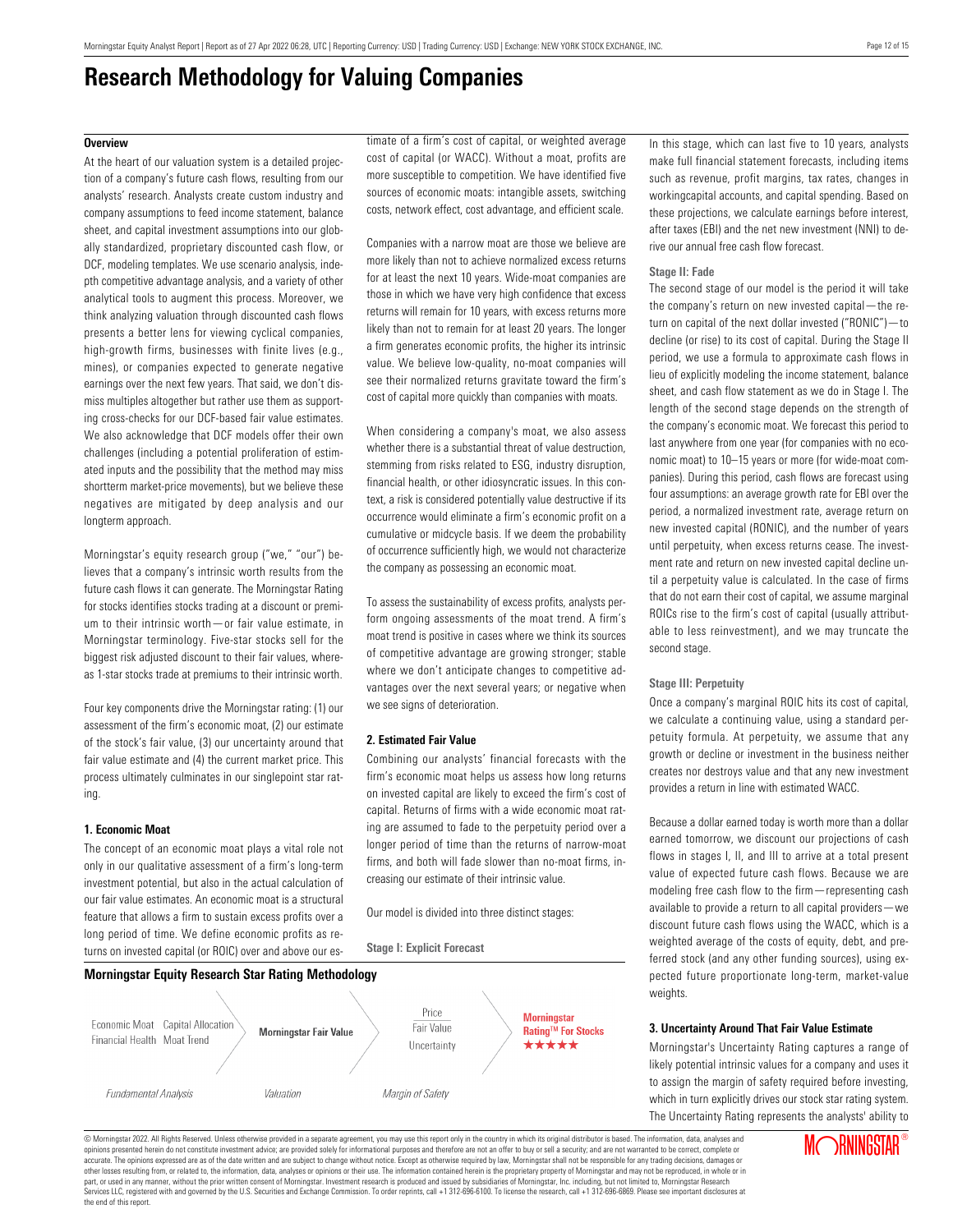$4.5$ 

## **Research Methodology for Valuing Companies**

around the Fair Value Estimate, based on the characteristics of the business underlying the stock, including operating and financial leverage, sales sensitivity to the overall economy, product concentration, pricing power, exposure to material ESG risks, and other company-specific factors.

Analysts consider at least two scenarios in addition to their base case: a bull case and a bear case. Assumptions are chosen such that the analyst believes there is a 25% probability that the company will perform better than the bull case, and a 25% probability that the company will perform worse than the bear case. The distance between the bull and bear cases is an important indicator of the uncertainty underlying the fair value estimate. In cases where there is less than a 25% probability of an event, but where the event could result in a material decline in value, analysts may adjust the uncertainty rating to reflect the increased risk. Analysts may also make a fair value adjustment to reflect the impact of this event.

Our recommended margin of safety widens as our uncertainty of the estimated value of the equity increases. The more uncertain we are about the estimated value of the equity, the greater the discount we require relative to our estimate of the value of the firm before we would recommend the purchase of the shares. In addition, the uncertainty rating provides guidance in portfolio construction based on risk tolerance.

Our uncertainty ratings for our qualitative analysis are low, medium, high, very high, and extreme.

|                                                    | <b>Margin of Safety</b> |                |  |  |  |  |  |  |
|----------------------------------------------------|-------------------------|----------------|--|--|--|--|--|--|
| Qualitative Analysis<br><b>Uncertainty Ratings</b> | ★★★★★Rating             | $\star$ Rating |  |  |  |  |  |  |
| Low                                                | 20% Discount            | 25% Premium    |  |  |  |  |  |  |
| Medium                                             | 30% Discount            | 35% Premium    |  |  |  |  |  |  |
| High                                               | 40% Discount            | 55% Premium    |  |  |  |  |  |  |
| Very High                                          | 50% Discount            | 75% Premium    |  |  |  |  |  |  |
| Extreme                                            | 75% Discount            | 300% Premium   |  |  |  |  |  |  |

### **4. Market Price**

The market prices used in this analysis and noted in the report come from exchange on which the stock is listed which we believe is a reliable source.

For more details about our methodology, please go to <https://shareholders.morningstar.com.>

### **Morningstar Star Rating for Stocks**

Once we determine the fair value estimate of a stock, we compare it with the stock's current market price on a daily basis, and the star rating is automatically re-calculated at the market close on every day the market on which the stock is listed is open. Our analysts keep close

tabs on the companies they follow, and, based on thor ough and ongoing analysis, raise or lower their fair value estimates as warranted.

Please note, there is no predefined distribution of stars. That is, the percentage of stocks that earn 5 stars can fluctuate daily, so the star ratings, in the aggregate, can serve as a gauge of the broader market's valuation. When there are many 5-star stocks, the stock market as a whole is more undervalued, in our opinion, than when very few companies garner our highest rating.

We expect that if our base-case assumptions are true the market price will converge on our fair value estimate over time generally within three years (although it is impossible to predict the exact time frame in which market prices may adjust).

Our star ratings are guideposts to a broad audience and individuals must consider their own specific investment goals, risk tolerance, tax situation, time horizon, income needs, and complete investment portfolio, among other factors.

The Morningstar Star Ratings for stocks are defined below:

 $\star \star \star \star$  We believe appreciation beyond a fair risk adjusted return is highly likely over a multiyear time frame. Scenario analysis developed by our analysts indicates that the current market price represents an excessively pessimistic outlook, limiting downside risk and maximizing upside potential.

 $\star \star \star \star$  We believe appreciation beyond a fair risk-adjusted return is likely.

 $\star \star \star$  Indicates our belief that investors are likely to receive a fair risk-adjusted return (approximately cost of equity).

 $\star\star$  We believe investors are likely to receive a less than fair risk-adjusted return.

 $\star$  Indicates a high probability of undesirable risk-adjusted returns from the current market price over a multiyear time frame, based on our analysis. Scenario analysis by our analysts indicates that the market is pricing in an excessively optimistic outlook, limiting upside potential and leaving the investor exposed to Capital loss.

### **Other Definitions**

**Last Price:** Price of the stock as of the close of the market of the last trading day before date of the report.

**Capital Allocation Rating:** Our Capital Allocation (or Stewardship) Rating represents our assessment of the quality of management's capital allocation, with particular emphasis on the firm's balance sheet, investments, and shareholder distributions. Analysts consider companies' investment strategy and valuation, balance sheet management, and dividend and share buyback policies. Corporate governance factors are only considered if they are likely to materially impact shareholder value, though either the balance sheet, investment, or shareholder distributions. Analysts assign one of three ratings: "Exem-

### bound the estimated value of the shares in a company **Morningstar Equity Research Star Rating Methodology**

**Annoy**  $\overline{40}$  $\overline{35}$  $3.0$  $\overline{2.5}$  $\overline{2.0}$ 175% 155%  $\overline{1.5}$ 135% 125% 1250 115% **110%**  $1.0$ 95%  $90%$ 85% Price/Fair Value  $80%$ 80% 70% 60% 50%  $50%$  $\overline{0.5}$ 25%  $0.0$ Low Medium High Very High Extreme Uncertainty Uncertainty Uncertainty Uncertainty Uncertainty

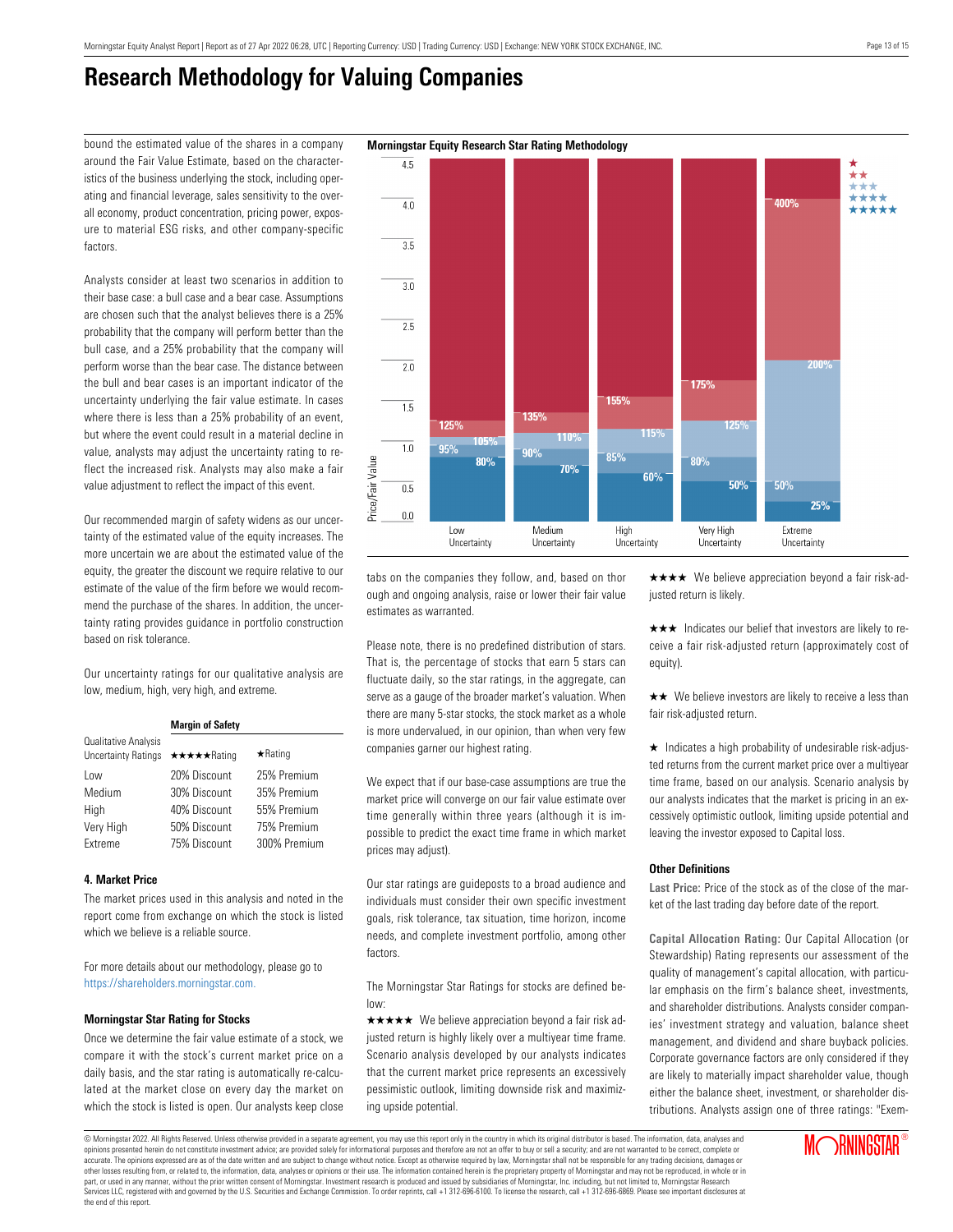# **Research Methodology for Valuing Companies**

plary", "Standard", or "Poor". Analysts judge Capital Allocation from an equity holder's perspective. Ratings are determined on a forward looking and absolute basis. The Standard rating is most common as most managers will exhibit neither exceptionally strong nor poor capital allocation.

Capital Allocation (or Stewardship) analysis published prior to Dec. 9, 2020, was determined using a different process. Beyond investment strategy, financial leverage, and dividend and share buyback policies, analysts also considered execution, compensation, related party transactions, and accounting practices in the rating.

**Capital Allocation Rating:** Our Capital Allocation (or Stewardship) Rating represents our assessment of the quality of management's capital allocation, with particular emphasis on the firm's balance sheet, investments, and shareholder distributions. Analysts consider companies' investment strategy and valuation, balance sheet management, and dividend and share buyback policies. Corporate governance factors are only considered if they are likely to materially impact shareholder value, though either the balance sheet, investment, or shareholder distributions. Analysts assign one of three ratings: "Exemplary", "Standard", or "Poor". Analysts judge Capital Allocation from an equity holder's perspective. Ratings are determined on a forward looking and absolute basis. The Standard rating is most common as most managers will exhibit neither exceptionally strong nor poor capital allocation.

Capital Allocation (or Stewardship) analysis published prior to Dec. 9, 2020, was determined using a different process. Beyond investment strategy, financial leverage, and dividend and share buyback policies, analysts also considered execution, compensation, related party transactions, and accounting practices in the rating.

**Sustainalytics ESG Risk Rating Assessment:**The ESG Risk Rating Assessment is provided by Sustainalytics; a Morningstar company.

Sustainalytics' ESG Risk Ratings measure the degree to which company's economic value at risk is driven by environment, social and governance (ESG) factors.

Sustainalytics analyzes over 1,300 data points to assess a company's exposure to and management of ESG risks. In other words, ESG Risk Ratings measures a company's unmanaged ESG Risks represented as a quantitative score. Unmanaged Risk is measured on an open-ended scale starting at zero (no risk) with lower scores representing less unmanaged risk and, for 95% of cases, the unmanaged ESG Risk score is below 50.

Based on their quantitative scores, companies are grouped into one of five Risk Categories (negligible, low, medium, high, severe). These risk categories are absolute, meaning that a 'high risk' assessment reflects a comparable degree of unmanaged ESG risk across all subindustries covered.

The ESG Risk Rating Assessment is a visual representation of Sustainalytics ESG Risk Categories on a 1 to 5 scale. Companies with Negligible Risk = 5 Globes, Low  $Risk = 4$ , Medium Risk = 3 Globes, High Risk = 2 Globes, Severe Risk = 1 Globe. For more information, please visit sustainalytics.com/esg-ratings/

Ratings should not be used as the sole basis in evaluating a company or security. Ratings involve unknown risks and uncertainties which may cause our expectations not to occur or to differ significantly from what was expected and should not be considered an offer or solicitation to buy or sell a security.

### **Risk Warning**

Please note that investments in securities are subject to market and other risks and there is no assurance or guarantee that the intended investment objectives will be achieved. Past performance of a security may or may not be sustained in future and is no indication of future performance. A security investment return and an investor's principal value will fluctuate so that, when redeemed, an investor's shares may be worth more or less than their original cost. A security's current investment performance may be lower or higher than the investment performance noted within the report. Morningstar's Uncertainty Rating serves as a useful data point with respect to sensitivity analysis of the assumptions used in our determining a fair value price.

#### **General Disclosure**

Unless otherwise provided in a separate agreement, recipients accessing this report may only use it in the country in which the Morningstar distributor is based. Unless stated otherwise, the original distributor of the report is Morningstar Research Services LLC, a U.S.A. domiciled financial institution.

This report is for informational purposes only and has no regard to the specific investment objectives, financial situation or particular needs of any specific recipient. This publication is intended to provide information to assist institutional investors in making their own investment decisions, not to provide investment advice to any specific investor. Therefore, investments discussed and recommendations made herein may not be suitable for all investors: recipients must exercise their own independent judgment as to the suitability of such investments and recommendations in the light of their own investment objectives, experience, taxation status and financial position.

The information, data, analyses and opinions presented herein are not warranted to be accurate, correct, complete or timely. Unless otherwise provided in a separate agreement, neither Morningstar, Inc. or the Equity Research Group represents that the report contents meet all of the presentation and/or disclosure standards applicable in the jurisdiction the recipient is located.

Except as otherwise required by law or provided for in a separate agreement, the analyst, Morningstar, Inc. and the Equity Research Group and their officers, directors and employees shall not be responsible or liable for any trading decisions, damages or other losses resulting from, or related to, the information, data, analyses or opinions within the report. The Equity Research Group encourages recipients recipients of this report to read all relevant issue documents (e.g., prospectus) pertaining to the security concerned, including without limitation, information relevant to its investment objectives, risks, and costs before making an in vestment decision and when deemed necessary, to seek the advice of a legal, tax, and/or accounting professional.

The Report and its contents are not directed to, or intended for distribution to or use by, any person or entity who is a citizen or resident of or located in any locality, state, country or other jurisdiction where such distribution, publication, availability or use would be contrary to law or regulation or which would subject Morningstar, Inc. or its affiliates to any registration or licensing requirements in such jurisdiction.

Where this report is made available in a language other than English and in the case of inconsistencies between the English and translated versions of the report, the English version will control and supersede any ambiguities associated with any part or section of a report that has been issued in a foreign language. Neither the analyst, Morningstar, Inc., or the Equity Research Group guarantees the accuracy of the translations.

This report may be distributed in certain localities, countries and/or jurisdictions ("Territories") by independent third parties or independent intermediaries and/or distributors ("Distributors"). Such Distributors are not acting as agents or representatives of the analyst, Morningstar, Inc. or the Equity Research Group. In Territories where a Distributor distributes our report, the Distributor is solely responsible for complying with all applicable regulations, laws, rules, circulars, codes and guidelines established by local and/or regional regulatory bodies, including laws in connection with the distribution third-party research reports.

### **Conflicts of Interest**

 $\blacktriangleright$  No interests are held by the analyst with respect to the security subject of this investment research report.